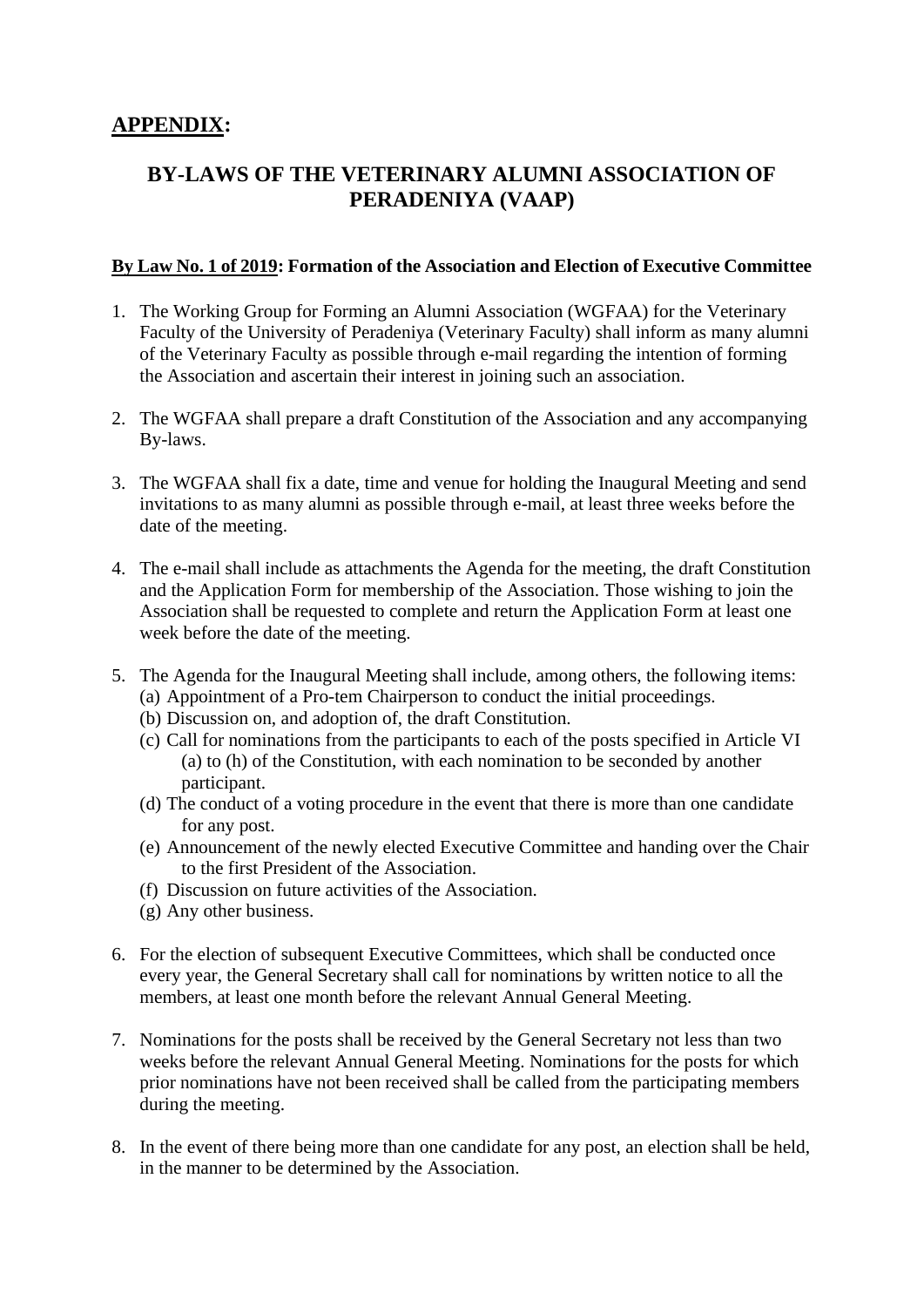9. Voting rights shall be restricted to regular members of the Association.

#### **By Law No. 2 of 2019: Membership Fees**

- 1. As stipulated in Article 13 of the Articles of Association, all members of the Association whether regular or honorary, shall be admitted for the lifetime of the person.
- 2. Only regular members shall be required to pay a fee for membership on admission.
- 3. The fee for life membership at the time of inauguration of the Association shall be LKR 2,000 for Sri Lankan residents, and US\$ 50 for foreign residents.
- 4. The Executive Committee may, with the approval of two-thirds of the regular members present at an Annual General Meeting, revise the membership fees from time to time as necessary.

#### **By Law No. 3 of 2021: Standing Committees**

- 1. As stipulated in Articles 37 to 39 of the Articles of Association, the Executive Committee shall appoint, as and when required, any number of Standing Committees to deal with specific activities that may be deemed necessary for furtherance of objectives of the Association.
- 2. These may include:
	- a. Faculty development
	- b. Student welfare and career guidance
	- c. Alumni welfare, reunions and overseas chapters
	- d. Finance and fund raising
	- e. Constitutional matters, memberships and elections
- 3. Each standing Committee shall be nominated for a period of one year and shall consist of two or more members of the Executive Committee, one of whom shall be nominated as the Chairperson. The Chairperson may co-opt other members to serve on the Standing Committee, up to a maximum of five members.
- 4. Each Standing Committee shall elect its Secretary at the first meeting, and draft its Terms of Reference for discussion and approval by the Executive Committee.

#### **By Law No. 4 of 2021: Overseas Chapters**

1. As stipulated in Article 29 (4) of the Articles of Association there shall be Overseas Chapters established for members residing abroad, to be decided as necessary by the Executive Committee.